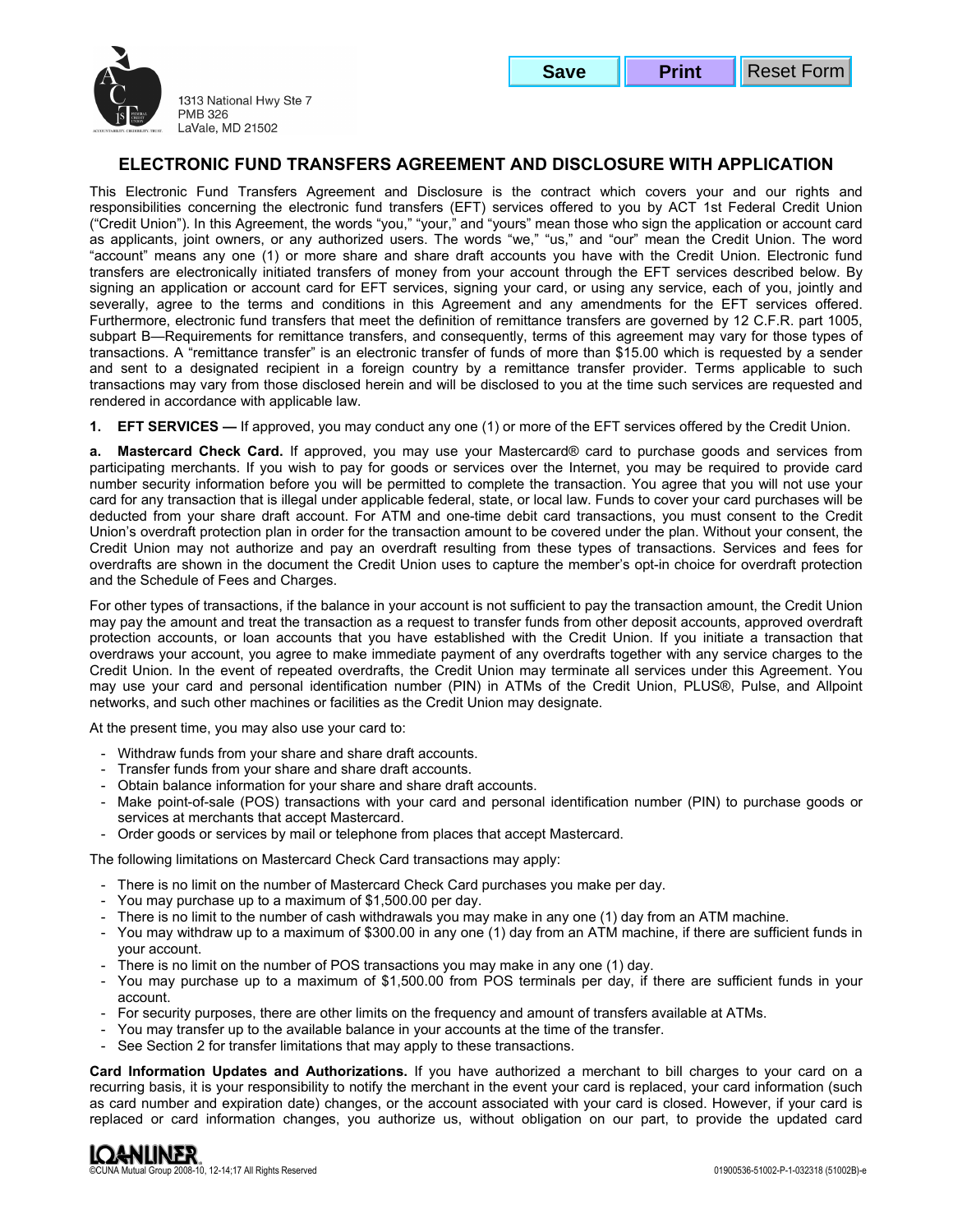information to the merchant in order to permit the merchant to bill recurring charges to the card. You authorize us to apply such recurring charges to the card until you notify us that you have revoked authorization for the charges to your card.

Your card is automatically enrolled in an information updating service. Through this service, your updated card information (such as card number and expiration date) may be shared with participating merchants to facilitate continued recurring charges. Updates are not guaranteed before your next payment to a merchant is due. You are responsible for making direct payment until recurring charges resume. To revoke your authorization allowing us to provide updated card information to a merchant, please contact us.

**b. Audio Response.** If we approve Audio Response for your accounts, a separate personal identification number (PIN) will be assigned to you. You must use your personal identification number (PIN) along with your account number to access your accounts. At the present time, you may use Audio Response to:

- Withdraw funds from your share and share draft accounts.
- Transfer funds from your share and share draft accounts.
- Obtain balance information for your share and share draft accounts.
- Make loan payments from your share and share draft accounts.
- Determine if a particular item has cleared.
- Verify the last date and amount of your payroll deposit.

Your accounts can be accessed under Audio Response via a touch-tone telephone only. Audio Response service will be available for your convenience 24 hours per day. This service may be interrupted for a short time each day for data processing.

The following limitations on Audio Response transactions may apply:

- There is no limit to the number of inquiries, transfers, or withdrawal requests you may make in any one (1) day.
- See Section 2 for transfer limitations that may apply to these transactions.

The Credit Union reserves the right to refuse any transaction which would draw upon insufficient funds, exceed a credit limit, lower an account below a required balance, or otherwise require us to increase our required reserve on the account. All checks are payable to you as a primary member and will be mailed to your address of record. The Credit Union may set other limits on the amount of any transaction, and you will be notified of those limits. The Credit Union may refuse to honor any transaction for which you do not have sufficient available verified funds. The service will discontinue if no transaction is entered after numerous unsuccessful attempts to enter a transaction and there may be limits on the duration of each telephone call.

#### **c. Preauthorized EFTs.**

- **Direct Deposit.** Upon instruction of (i) your employer, (ii) the Treasury Department or (iii) other financial institutions, the Credit Union will accept direct deposits of your paycheck or federal recurring payments, such as Social Security, to your share and/or share draft account.
- **Preauthorized Debits.** Upon instruction, we will pay certain recurring transactions from your share and share draft account.
- See Section 2 for transfer limitations that may apply to these transactions.
- **Stop Payment Rights.** If you have arranged in advance to make electronic fund transfers out of your account(s) for money you owe others, you may stop payment on preauthorized transfers from your account. You must notify us orally or in writing at any time up to three (3) business days before the scheduled date of the transfer. We may require written confirmation of the stop payment order to be made within 14 days of any oral notification. If we do not receive the written confirmation, the oral stop payment order shall cease to be binding 14 days after it has been made. A stop payment request may apply to a single transfer, multiple transfers, or all future transfers as directed by you, and will remain in effect unless you withdraw your request or all transfers subject to the request have been returned.
- Notice of Varying Amounts. If these regular payments may vary in amount, the person you are going to pay is required to tell you, ten (10) days before each payment, when it will be made and how much it will be. You may choose instead to get this notice only when the payment would differ by more than a certain amount from the previous payment or when the amount would fall outside certain limits that you set.
- **Liability for Failure to Stop Payment of Preauthorized Transfers.** If you order us to stop payment of a preauthorized transfer three (3) business days or more before the transfer is scheduled and we do not do so, we will be liable for your losses or damages.

**d. Electronic Check Conversion/Electronic Returned Check Fees.** If you pay for purchases or bills with a check or draft, you may authorize your check or draft to be converted to an electronic fund transfer. You may also authorize merchants or other payees to electronically debit your account for returned check fees. You are considered to have authorized these electronic fund transfers if you complete the transaction after being told (orally or by a notice posted or sent to you) that the transfer may be processed electronically or if you sign a written authorization.

**e. Home Banking.** If Home Banking is activated for your account(s), you will be required to use secure login information to access the account(s). At the present time, you may use Home Banking to:

- Withdraw funds from your share and share draft accounts.
- Transfer funds from your share and share draft accounts.
- Obtain balance information for your share, share draft, loan, IRA, money market, club, and certificate accounts.
- Make loan payments from your share and share draft accounts.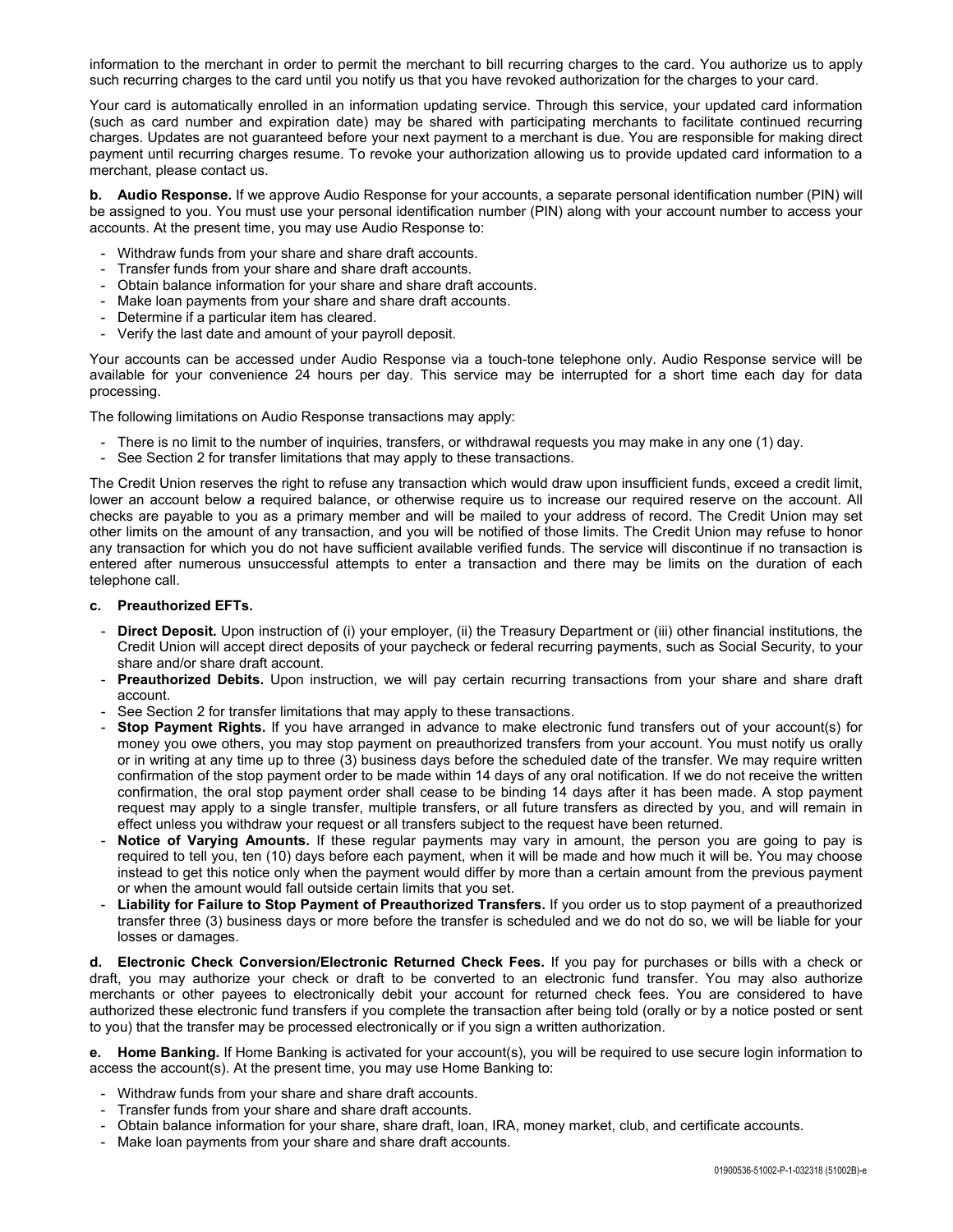- Determine if a particular item has cleared.
- Obtain tax information on amounts earned on share and share draft accounts or interest paid on loan accounts.
- Verify the last date and amount of your payroll deposit.
- Make bill payments to preauthorized creditors.

Your accounts can be accessed under Home Banking via personal computer. Home Banking will be available for your convenience 24 hours per day. This service may be interrupted for a short time each day for data processing. We reserve the right to refuse any transaction which would draw upon insufficient funds, exceed a credit limit, lower an account below a required balance, or otherwise require us to increase our required reserve on the account. All checks are payable to you as a primary member and will be mailed to your address of record. We may set other limits on the amount of any transaction, and you will be notified of those limits. We may refuse to honor any transaction for which you do not have sufficient available verified funds. The service will discontinue if no transaction is entered after numerous unsuccessful attempts to enter a transaction and there may be limits on the duration of each access.

The following limitations on Home Banking transactions may apply:

- There is no limit to the number of inquiries, transfers, or withdrawal requests you may make in any one (1) day.
- See Section 2 for transfer limitations that may apply to these transactions.

**f. Free Electronic Bill Payment.** We will process bill payment transfer requests only to those creditors the Credit Union has designated in the User Instructions and such creditors as you authorize and for whom the Credit Union has the proper vendor code number. We will not process any bill payment transfer if the required transaction information is incomplete.

We will withdraw the designated funds from your share draft account for bill payment transfer by the designated cutoff time on the date you schedule for payment. We will process your bill payment transfer within a designated number of days before the date you schedule for payment. You must allow sufficient time for vendors to process your payment after they receive a transfer from us. Please leave as much time as though you were sending your payment by mail. We cannot guarantee the time that any payment will be credited to your account by the vendor.

The following limitations on Free Electronic Bill Payment transactions may apply:

- There is no limit on the number of bill payments per day.

**2. TRANSFER LIMITATIONS —** For all share accounts, you may make no more than six (6) transfers and withdrawals from your account to another account of yours or to a third party in any month by means of a preauthorized, automatic, or Internet transfer, by telephonic order or instruction, or by check, draft, debit card or similar order. If you exceed these limitations, your account may be subject to a fee or be closed.

### **3. CONDITIONS OF EFT SERVICES —**

**a. Ownership of Cards.** Any card or other device which we supply to you is our property and must be returned to us, or to any person whom we authorize to act as our agent, or to any person who is authorized to honor the card, immediately according to instructions. The card may be repossessed at any time at our sole discretion without demand or notice. You cannot transfer your card or account to another person.

**b. Honoring the Card.** Neither we nor merchants authorized to honor the card will be responsible for the failure or refusal to honor the card or any other device we supply to you. If a merchant agrees to give you a refund or adjustment, you agree to accept a credit to your account in lieu of a cash refund.

#### **c. Foreign Transactions.**

**Mastercard.** Purchases and cash withdrawals made in foreign currencies will be debited from your account in U.S. dollars. The exchange rate used to convert foreign currency transactions to U.S. dollars is either a government-mandated exchange rate or a wholesale exchange rate and is selected by Mastercard. The rate Mastercard uses for a particular transaction is the rate Mastercard selects for the applicable currency on the day the transaction is processed. This rate may differ from the rate applicable on the date the transaction occurred or was posted to your account.

A A fee of 1.00% will be charged on all transactions completed outside of the United States, where the cardholder's country code differs from the merchant's country code. A fee of 0.80% will be charged on all transactions completed in a foreign currency. All fees are calculated based on the transaction amount after it is converted to U.S. dollars. These fees are charged except where excluded.

**d. Security of Access Code.** You may use one (1) or more access codes with your electronic fund transfers. The access codes issued to you are for your security purposes. Any access codes issued to you are confidential and should not be disclosed to third parties or recorded on or with the card. You are responsible for safekeeping your access codes. You agree not to disclose or otherwise make your access codes available to anyone not authorized to sign on your accounts. If you authorize anyone to use your access codes, that authority shall continue until you specifically revoke such authority by notifying the Credit Union. You understand that any joint owner you authorize to use an access code may withdraw or transfer funds from any of your accounts. If you fail to maintain the security of these access codes and the Credit Union suffers a loss, we may terminate your EFT services immediately.

**e.** Joint Accounts. If any of your accounts accessed under this Agreement are joint accounts, all joint owners, including any authorized users, shall be bound by this Agreement and, alone and together, shall be responsible for all EFT transactions to or from any share and share draft or loan accounts as provided in this Agreement. Each joint account owner, without the consent of any other account owner, may, and is hereby authorized by every other joint account owner, make any transaction permitted under this Agreement. Each joint account owner is authorized to act for the other account owners,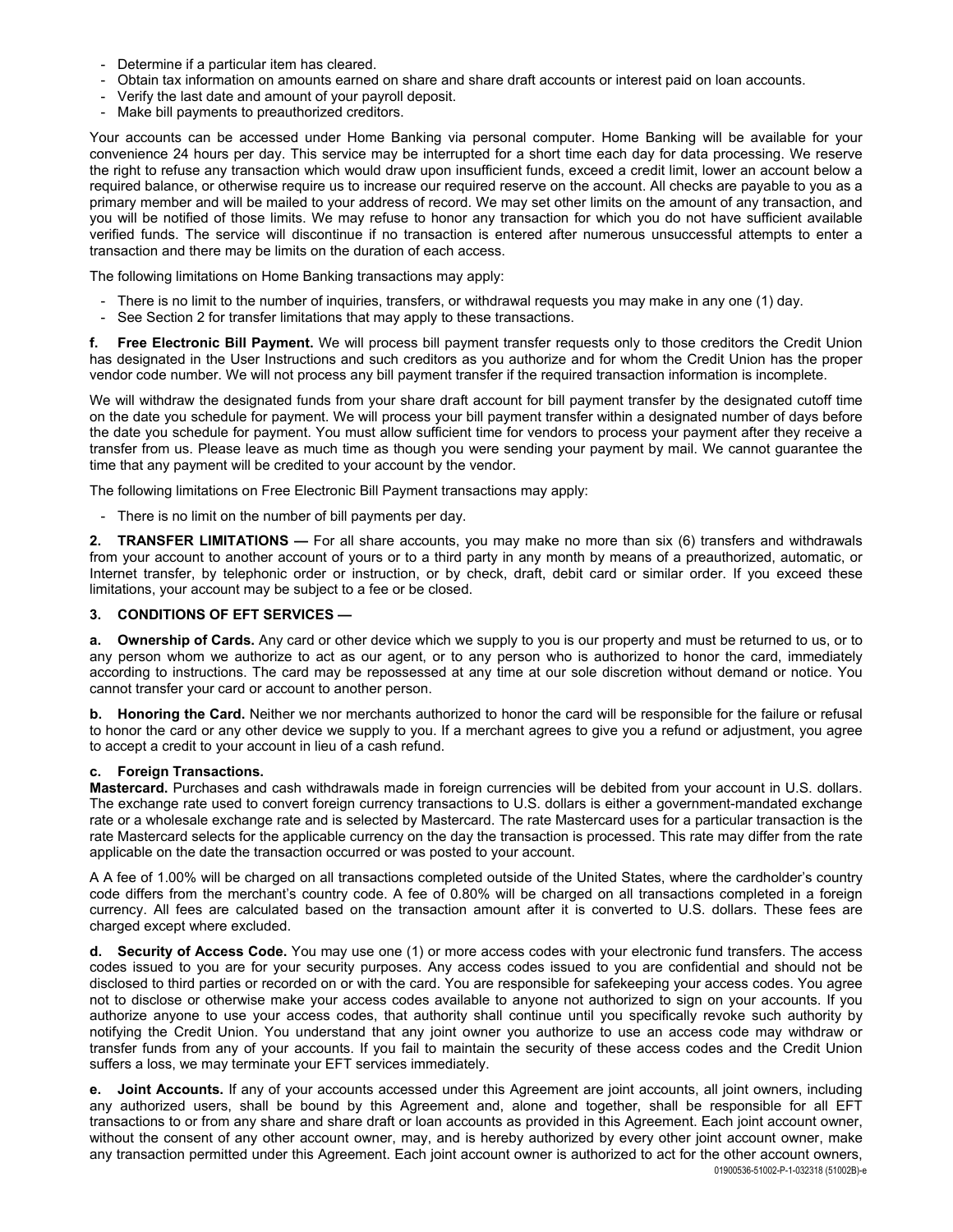and the Credit Union may accept orders and instructions regarding any EFT transaction on any account from any joint account owner.

**4. FEES AND CHARGES —** There are certain fees and charges for EFT services. From time to time, the charges may be changed. We will notify you as required by applicable law.

If you use an ATM not operated by us, you may be charged a fee by the ATM operator and by any international, national, regional, or local network used in processing the transaction (and you may be charged a fee for a balance inquiry even if you do not complete a funds transfer). The ATM surcharge will be debited from your account if you elect to complete the transaction or continue with the balance inquiry.

### **a. Mastercard Check Card Fees.**

- We do not charge for any POS transactions at the present time.
- Nonsufficient funds fee of \$30.00.
- Overdraft transfer from shares fee of \$3.00.
- Courtesy Pay fee of \$30.00.

#### **b. Preauthorized EFT Fees.**

- Nonsufficient funds fee of \$30.00.
- Courtesy Pay fee of \$30.00.

**5. MEMBER LIABILITY —** You are responsible for all transactions you authorize using your EFT services under this Agreement. If you permit someone else to use an EFT service, your card or your access code, you are responsible for any transactions they authorize or conduct on any of your accounts. However, TELL US AT ONCE if you believe your card and/or access code has been lost or stolen, if you believe someone has used your card or access code or otherwise accessed your accounts without your permission, or if you believe that an electronic fund transfer has been made without your permission using information from your check. Telephoning is the best way of keeping your possible losses down. You could lose all the money in your account (plus your maximum overdraft line-of-credit).

You are not liable for an unauthorized Mastercard debit card transaction if you can demonstrate that you have exercised reasonable care in protecting your card or access code from loss or theft and, upon discovering the loss or theft, you promptly report the loss or theft to us.

For all other EFT transactions involving access devices, your liability for unauthorized transactions is determined as follows. If you tell us within two (2) business days after you learn of the loss or theft of your card or access code, you can lose no more than \$50.00 if someone used your card or access code without your permission. If you do NOT tell us within two (2) business days after you learn of the loss or theft of your card or access code and we can prove that we could have stopped someone from using your card or access code without your permission if you had told us, you could lose as much as \$500.00.

Also, if your statement shows transfers that you did not make including those made by card, access code or other means, TELL US AT ONCE. If you do not tell us within 60 days after the statement was mailed to you, you may not get back any money lost after the 60 days if we can prove that we could have stopped someone from making the transfers if you had told us in time. If a good reason (such as a hospital stay) kept you from telling us, we will extend the time periods.

If you believe your card or access code has been lost or stolen or that someone has transferred or may transfer money from your accounts without your permission, call:

(301) 729-8015 (800) 264-5578

or write to:

ACT 1st Federal Credit Union 14316 National Highway SW LaVale, MD 21502 Fax: (301) 729-2147

You should also call the number or write to the address listed above if you believe a transfer has been made using the information from your check without your permission.

## **6. RIGHT TO RECEIVE DOCUMENTATION —**

**a. Periodic Statements.** Transfers and withdrawals made through any debit card transactions, audio response transactions, preauthorized EFTs, online/PC transactions or bill payments you make will be recorded on your periodic statement. You will receive a statement monthly unless there is no transaction in a particular month. In any case, you will receive a statement at least quarterly.

**b. Terminal Receipt.** You can get a receipt at the time you make any transaction (except inquiries) involving your account using an ATM and/or point-of-sale (POS) terminal.

**c. Direct Deposit.** If you have arranged to have a direct deposit made to your account at least once every 60 days from the same source and you do not receive a receipt (such as a pay stub), you can find out whether or not the deposit has been made by calling (301) 729-8015. This does not apply to transactions occurring outside the United States.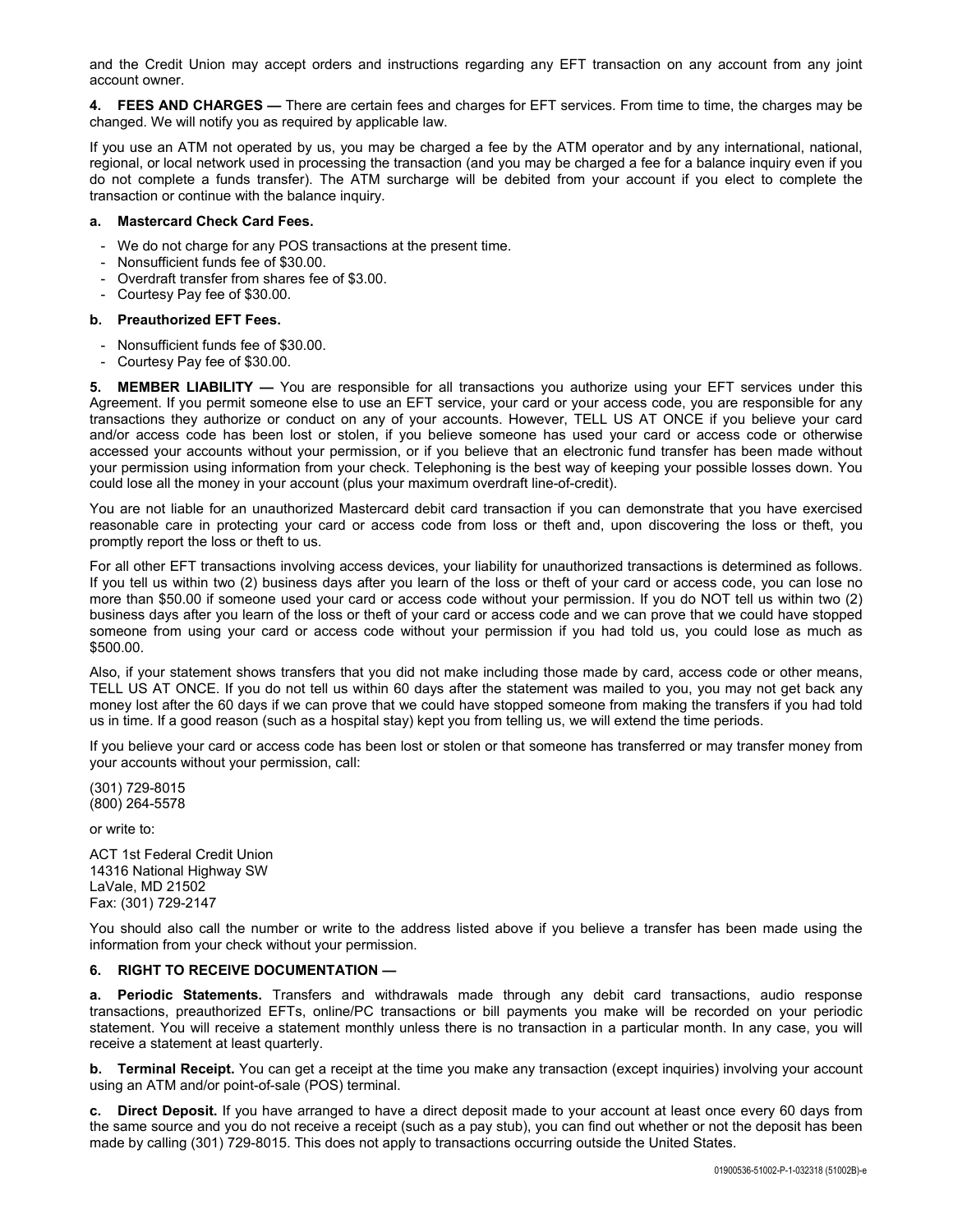### **7. ACCOUNT INFORMATION DISCLOSURE —** We will disclose information to third parties about your account or the transfers you make:

- As necessary to complete transfers;
- To verify the existence of sufficient funds to cover specific transactions upon the request of a third party, such as a credit bureau or merchant;
- If your account is eligible for emergency cash and/or emergency card replacement services and you request such services, you agree that we may provide personal information about you and your account that is necessary to provide you with the requested service(s);
- To comply with government agency or court orders; or
- If you give us your written permission.
- **8. BUSINESS DAYS —** Our business days are Monday through Saturday, excluding holidays.

**9. CREDIT UNION LIABILITY FOR FAILURE TO MAKE TRANSFERS —** If we do not complete a transfer to or from your account on time or in the correct amount according to our agreement with you, we may be liable for your losses or damages. However, we will not be liable for direct or consequential damages in the following events:

- If, through no fault of ours, there is not enough money in your accounts to complete the transaction, if any funds in your accounts necessary to complete the transaction are held as uncollected funds pursuant to our Funds Availability Policy Disclosure, or if the transaction involves a loan request exceeding your credit limit.
- If you used your card or access code in an incorrect manner.
- If the ATM where you are making the transfer does not have enough cash.
- If the ATM was not working properly and you knew about the problem when you started the transaction.
- If circumstances beyond our control (such as fire, flood, or power failure) prevent the transaction.
- If the money in your account is subject to legal process or other claim.
- If funds in your account are pledged as collateral or frozen because of a delinquent loan.
- If the error was caused by a system of any participating ATM network.
- If the electronic transfer is not completed as a result of your willful or negligent use of your card, access code, or any EFT facility for making such transfers.
- If the telephone or computer equipment you use to conduct audio response, online/PC, or mobile banking transactions is not working properly and you know or should have known about the breakdown when you started the transaction.
- If you have bill payment services, we can only confirm the amount, the participating merchant, and date of the bill payment transfer made by the Credit Union. For any other error or question you have involving the billing statement of the participating merchant, you must contact the merchant directly. We are not responsible for investigating such errors.
- Any other exceptions as established by the Credit Union.

**10. NOTICES —** All notices from us will be effective when we have mailed them or delivered them to the appropriate address in the Credit Union's records. Notices from you will be effective when received by the Credit Union at the address specified in this Agreement. We reserve the right to change the terms and conditions upon which this service is offered. We will mail notice to you at least 21 days before the effective date of any change. Use of this service is subject to existing regulations governing the Credit Union account and any future changes to those regulations.

The following information is a list of safety precautions regarding the use of ATMs and night deposit facilities:

- Be aware of your surroundings, particularly at night.
- Consider having someone accompany you when the ATM or night deposit facility is used after dark.
- Close the entry door of any ATM facility equipped with a door.
- If another person is uncomfortably close to you at the time of your transaction, ask the person to step back before you complete your transaction. If it is after the regular hours of the financial institution and you are using an ATM, do not permit entrance to any person you do not know.
- Refrain from displaying your cash at the ATM or night deposit facility. As soon as your transaction is completed, place your money in your purse or wallet. Count the cash later in the safety of your car or home.
- If you notice anything suspicious at the ATM or night deposit facility, consider using another ATM or night deposit facility or coming back later. If you are in the middle of a transaction and you notice something suspicious, cancel the transaction, take your card or deposit envelope, and leave.
- If you are followed after making a transaction, go to the nearest public area where people are located.
- Do not write your personal identification number (PIN) or access code on your ATM card.
- Report all crimes to law enforcement officials immediately. If emergency assistance is needed, call the police from the nearest available public telephone.

**11. BILLING ERRORS —** In case of errors or questions about electronic fund transfers from your share and share draft accounts or if you need more information about a transfer on the statement or receipt, telephone us at the following number or send us a written notice to the following address as soon as you can. We must hear from you no later than 60 days after we sent the FIRST statement on which the problem appears. Call us at:

(301) 729-8015 (800) 264-5578